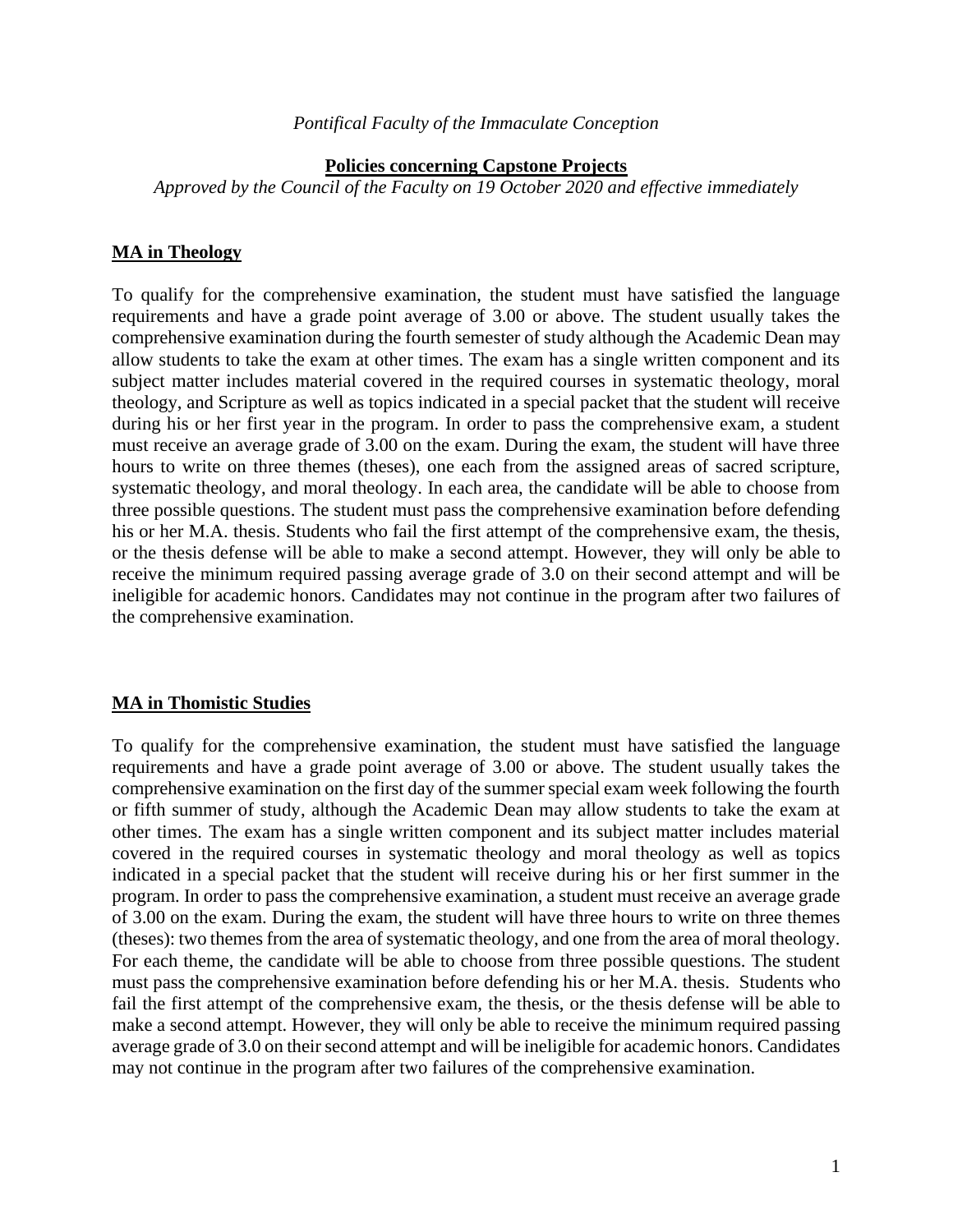# **M.Div.**

To qualify for the comprehensive examination, the student must have satisfied the language requirements and have a grade point average of 3.00 or above. The awarding of the M.Div. degree depends upon the successful completion of the comprehensive examination and a cumulative grade point average of 3.00 or above in all required courses. Usually the student takes the comprehensive examination during special exam week following the sixth semester of study, although the Academic Dean may allow students to take the exam at other times. The subject matter is material covered in the courses in systematic and sacramental theology, moral theology, and Scripture. In order to pass the comprehensive exam, a student must receive an average grade of 2.50 on the exam. A candidate for the M.Div. degree may not continue candidacy after two failures in the comprehensive examination.

This examination consists of two parts:

- 1) Written Component: A three-hour written examination in which the candidate for the M.Div. will be asked to write on three themes (theses), one each from the assigned areas of sacred scripture, systematic theology, and moral theology. In each area the candidate will be able to choose from three possible questions. The principal purpose of the written component of the M.Div. examination will be to test the candidate's ability to expose theological materials, with the special emphasis (as appropriate) on the pertinent contributions of historical and positive theology. A student must pass the written component of the exam with a cumulative average of 2.50 before being admitted to the oral component.
- 2) Oral Component: A three-quarter-of-an-hour examination before three faculty members who will examine the candidate in the three assigned areas. Questions may be drawn from any of the thirty themes. The principal purpose of the oral component of the examination will be to test the candidate's ability to order these materials towards a reasoned theological judgment or conclusion.

Students who fail the first attempt of either their written or oral exam will be able to take the exam a second time. However, they will only be able to receive the minimum required passing average grade of 3.0 on their second attempt and will be ineligible for academic honors. If a student receives below a 2.0 in any of the three areas on the oral exam, the entire oral component of the exam will need to be taken again in all three areas.

### **Baccalaureate of Sacred Theology**

To qualify for the comprehensive examination, the student must have satisfied the Latin and Greek requirements and have a grade point average of 3.25 or above. The awarding of the S.T.B. degree depends upon the successful completion of the comprehensive examination and a cumulative grade point average of 3.25 or above from all required courses. Usually the student takes the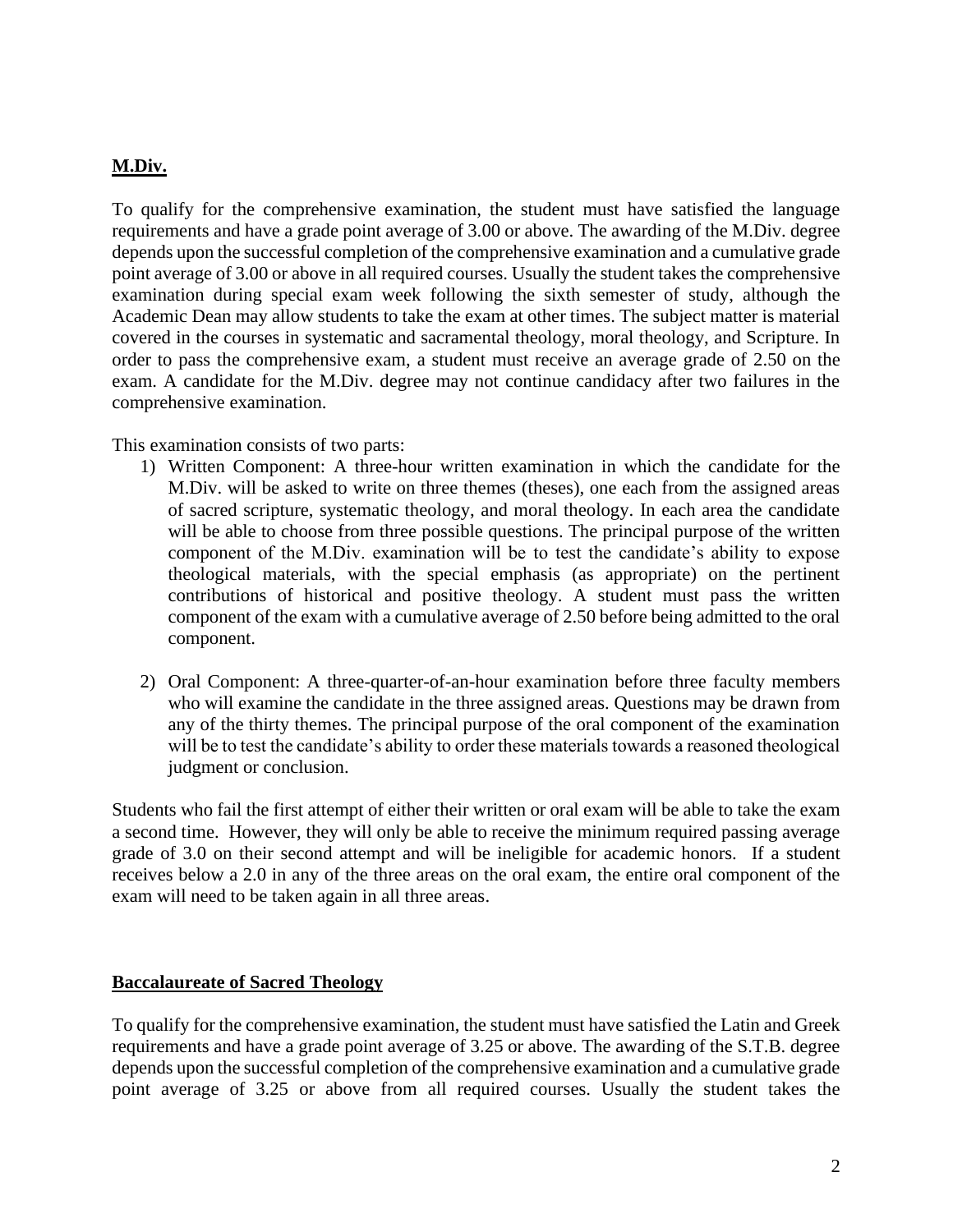comprehensive examination during the special exam week following the sixth semester of study, although the Academic Dean may allow students to take the exam at other times. The subject matter is material covered in the courses in systematic and sacramental theology, moral theology, and Scripture. In order to pass the comprehensive exam, a student must receive an average grade of 3.25 on the exam. A candidate for the S.T.B. degree may not continue candidacy after two failures in the comprehensive examination.

This examination consists of two parts:

- 1) Written Component: A three-hour written examination in which the candidate for the M.Div. will be asked to write on three themes (theses), one each from the assigned areas of sacred scripture, systematic theology and moral theology. In each area the candidate will be able to choose from three possible questions. The principal purpose of the written component of the M.Div. examination will be to test the candidate's ability to expose theological materials, with the special emphasis (as appropriate) on the pertinent contributions of historical and positive theology. A student must pass the written component of the exam with a cumulative average of 3.25 before being admitted to the oral component.
- 2) Oral Component: A three-quarter of an hour examination before three faculty members who will examine the candidate in the three assigned areas. Questions may be drawn from any of the thirty themes. The principal purpose of the oral component of the examination will be to test 48 the candidate's ability to order these materials towards a reasoned theological judgment or conclusion.

Students who fail the first attempt of either their written or oral exam will be able to take the exam a second time. However, they will only be able to receive the minimum required passing average grade of 3.25 on their second attempt and will be ineligible for academic honors. If a student receives below a 2.0 in any of the three areas on the oral exam, the entire oral component of the exam will need to be taken again in all three areas.

## **Licentiate in Sacred Theology**

### *Lectio coram (magisterial lecture)*

In early March of the Candidate's second year, he or she must present to the Academic Dean ten theses for the lectio coram. These will be reviewed and corrected by the Faculty. If necessary, they will be returned to the candidate to be redone. Each thesis should contain a bibliography of seven to ten items, generally as current as possible and clearly related to the point of the lectio. This indicates the candidate's ability to pinpoint the relevant literature for the topic and guide those who will be following (and judging) the lectio. The lectio coram consists of a presentation of forty-five minutes before a board of four examiners followed by a ten-minute period of questioning by each examiner. Follow up questions may be permitted after each examiner has completed his or her period of questioning. A minimum average grade of 3.25 is required for successful completion of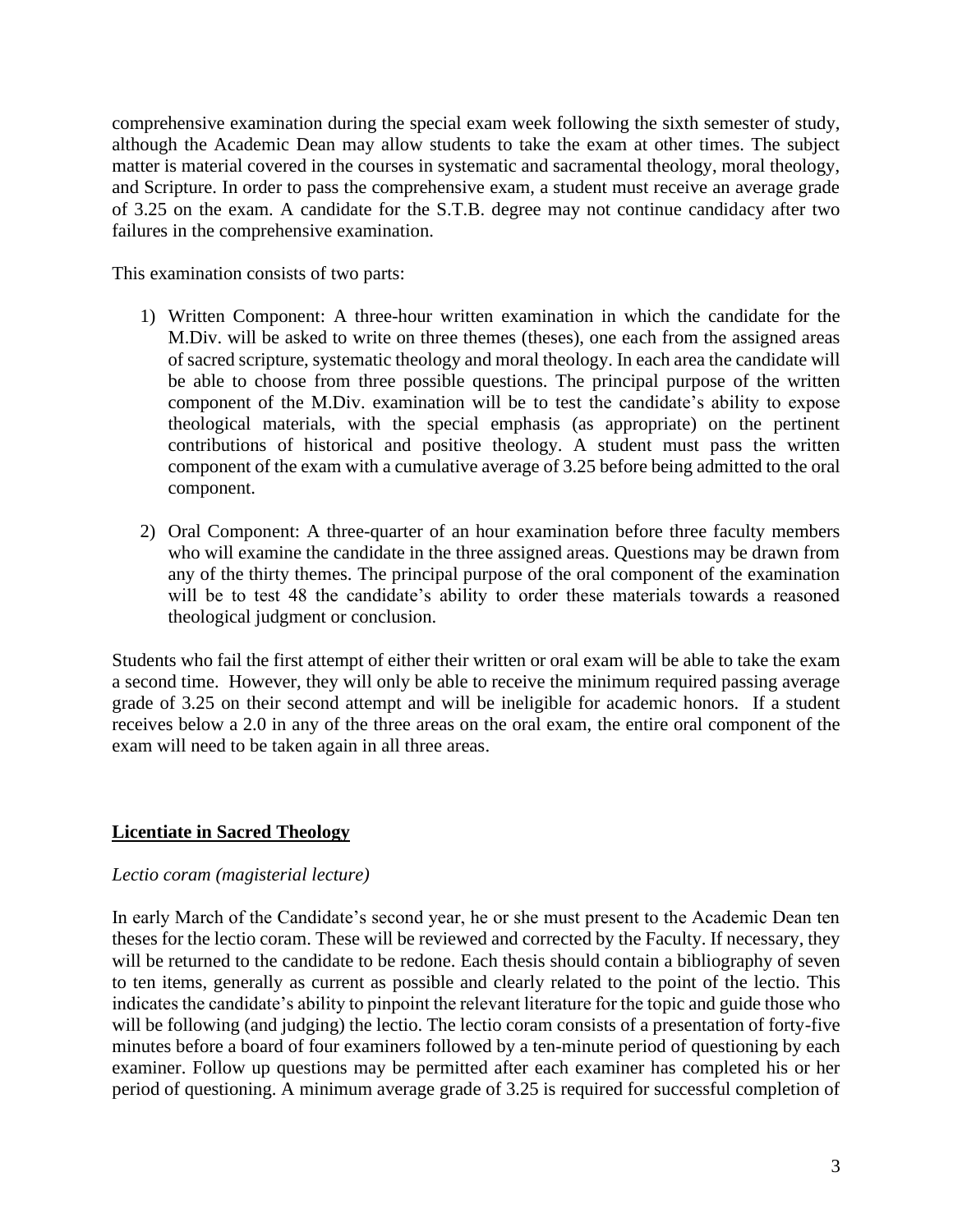the lectio coram. Students who fail the first attempt will be able to present their lectio coram a second time. However, they will only be able to receive the minimum required passing average grade of 3.25 on their second attempt and will be ineligible for academic honors. Students may not continue in the program after two unsuccessful attempts.

## *Tesina (Thesis)*

Candidates are required to complete a successful tesina (thesis). The student manifests competence in methods of scientific research by completing a tesina under the direction of a member of the faculty on an approved topic relating to the student's specialization. The tesina must represent a substantial and sustained intellectual endeavour in the student's chosen area. Following the agreement of a faculty member to direct the tesina and the approval of the Academic Dean, the student submits an initial tesina proposal to the Academic Dean's office. This initial proposal includes a statement and brief synopsis of the topic, reasons for the choice of the topic, and a statement of methodology. The initial proposal must be signed by the director and the candidate. The Academic Dean sends the proposal to the Faculty for approval and comment by the end of the first year of fulltime study. The student and director receive from the Academic Dean any feedback offered by the faculty, along with his approval or rejection of the topic.

A more definitive prospectus of the tesina is due at the beginning of the second year of study. Along with a more detailed proposal, this prospectus must also include an anticipated outline of the tesina and a preliminary bibliography.

The tesina should be no less than 75, nor more than 100, pages of text in length. The tesina grade will consist of the average of the grades submitted by the tesina director, and a second reader appointed by the Academic Dean. The tesina grade will be determined by satisfactory completion of the approved tesina proposal, through an exploration of the state of the question within contemporary research, innovative reflections or approaches to the question, adherence to standards of graduate-level scholarship and approved Faculty style regulations. Students who successfully complete a tesina receive three credits, which may be counted as part of the thirty-six required credits for the S.T.L. degree. Normally, the candidate is to submit three unbound copies of the tesina to the Academic Dean by 1 April before anticipated graduation. No lectio coram will be scheduled before the completed tesina is submitted. In order to complete the tesina portion of the degree requirements, the student must receive an average grade of 3.25 or higher. Students who fail the first attempt will be able to submit their tesina a second time. However, they will only be able to receive the minimum required passing average grade of 3.25 on their second attempt and will be ineligible for academic honors. Students may not continue in the program after two unsuccessful attempts.

### **Doctorate in Sacred Theology**

*Lectio coram (magisterial lecture)*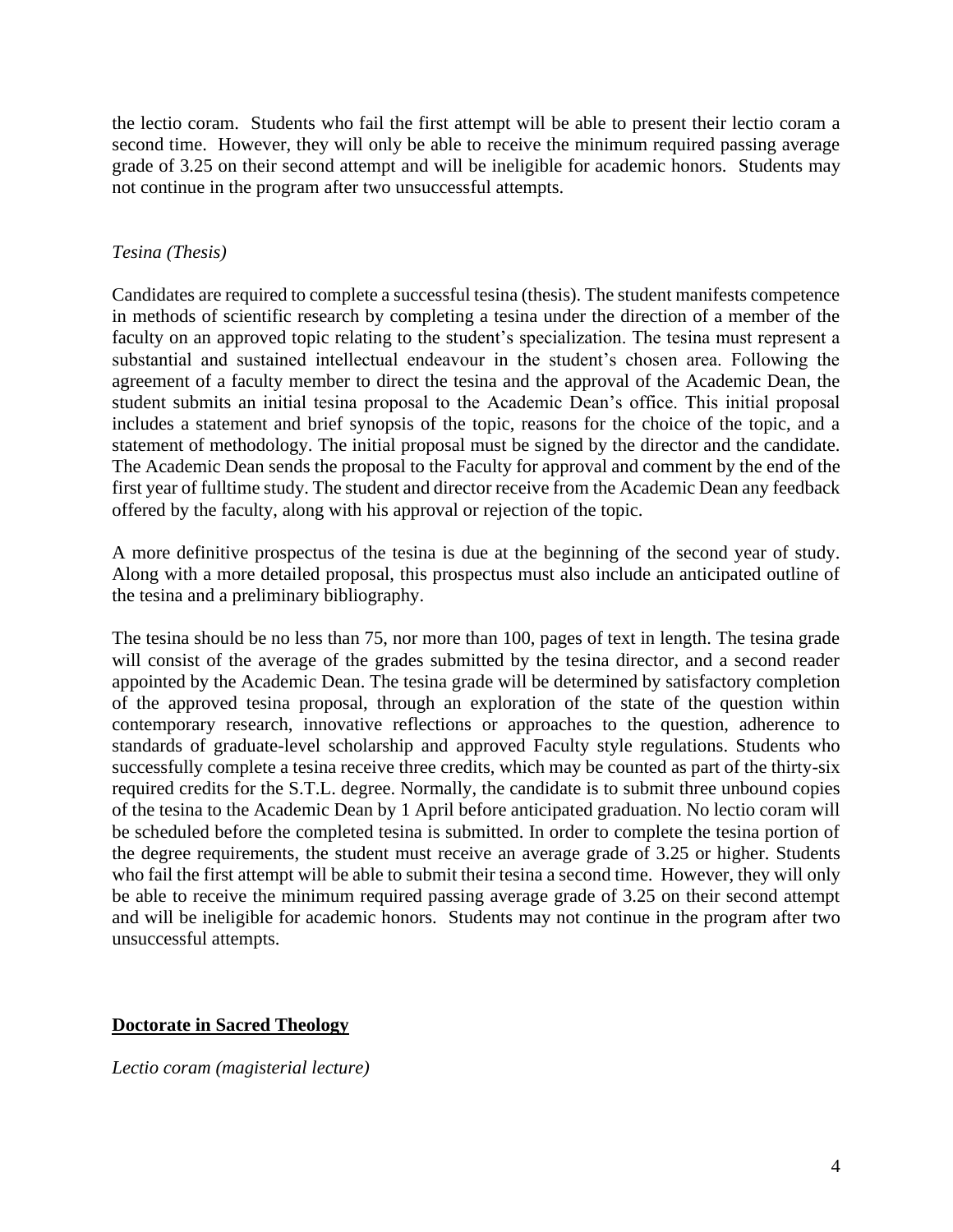In early March of the Candidate's second year, he or she must present to the Dean ten theses for the lectio coram. These will be reviewed and corrected by the Faculty. If necessary, they will be returned to the candidate to be redone. Each thesis should contain a bibliography of seven to ten items, generally as current as possible and clearly related to the point of the lectio. This indicates the candidate's ability to pinpoint the relevant literature for the topic and guide those who will be following (and judging) the lectio. The lectio coram consists of a presentation of forty-five minutes before a board of four examiners followed by a ten-minute period of questioning by each examiner. Follow-up questions may be permitted after each examiner has completed his or her period of questioning. A minimum average grade of 3.25 is required for successful completion of the lectio coram. Students who fail the first attempt will be able to present their lectio coram a second time. However, they will only be able to receive the minimum required passing average grade of 3.25 on their second attempt and will be ineligible for academic honors. Students may not continue in the program after two unsuccessful attempts.

## *Tesina (Thesis)*

Candidates are required to complete a successful tesina (thesis). This is to show competence in methods of scientific research by completing a tesina under the direction of a member of the faculty on an approved topic relating to the student's specialization. The tesina must represent a substantial and sustained intellectual endeavour in the student's chosen area. Following the agreement of a faculty member to direct the tesina and the approval of the Academic Dean, the student submits an initial tesina proposal to the Academic Dean's office. The initial proposal includes a statement and brief synopsis of the topic, reasons for the choice of the topic, and a statement of methodology. The initial proposal must be signed by the director and the candidate. The Academic Dean sends the proposal to the Faculty for approval by the end of the first year of full-time study. The student and the director receive from the Academic Dean any feedback offered by the faculty, along with his approval or rejection of the topic.

A more definitive prospectus of the tesina is due at the beginning of the second year of study. Along with a more detailed proposal, the prospectus also includes an anticipated outline of the tesina and a preliminary bibliography.

The tesina should be no less than 75, nor more than 100, pages of text in length. The tesina grade will consist of the average of the grades submitted by the tesina director, and a second reader appointed by the Academic Dean. The tesina grade will be determined by satisfactory completion of the approved tesina proposal, thorough exploration of the state of the question within contemporary research, innovative reflections or approaches to the question, adherence to standards of graduate level scholarship and approved Faculty style regulations. Students who successfully complete a tesina receive three credits, which may be counted as part of the thirty-six required credits for the S.T.L. degree. The candidate is to submit three unbound copies of the tesina to the Academic Dean by 1 April before anticipated graduation. No lectio coram will be scheduled before the completed tesina is submitted. In order to complete the tesina portion of the degree requirements, the student must receive an average grade of 3.25 or higher. Students who fail the first attempt will be able to submit their tesina a second time. However, they will only be able to receive the minimum required passing average grade of 3.25 on their second attempt and will be